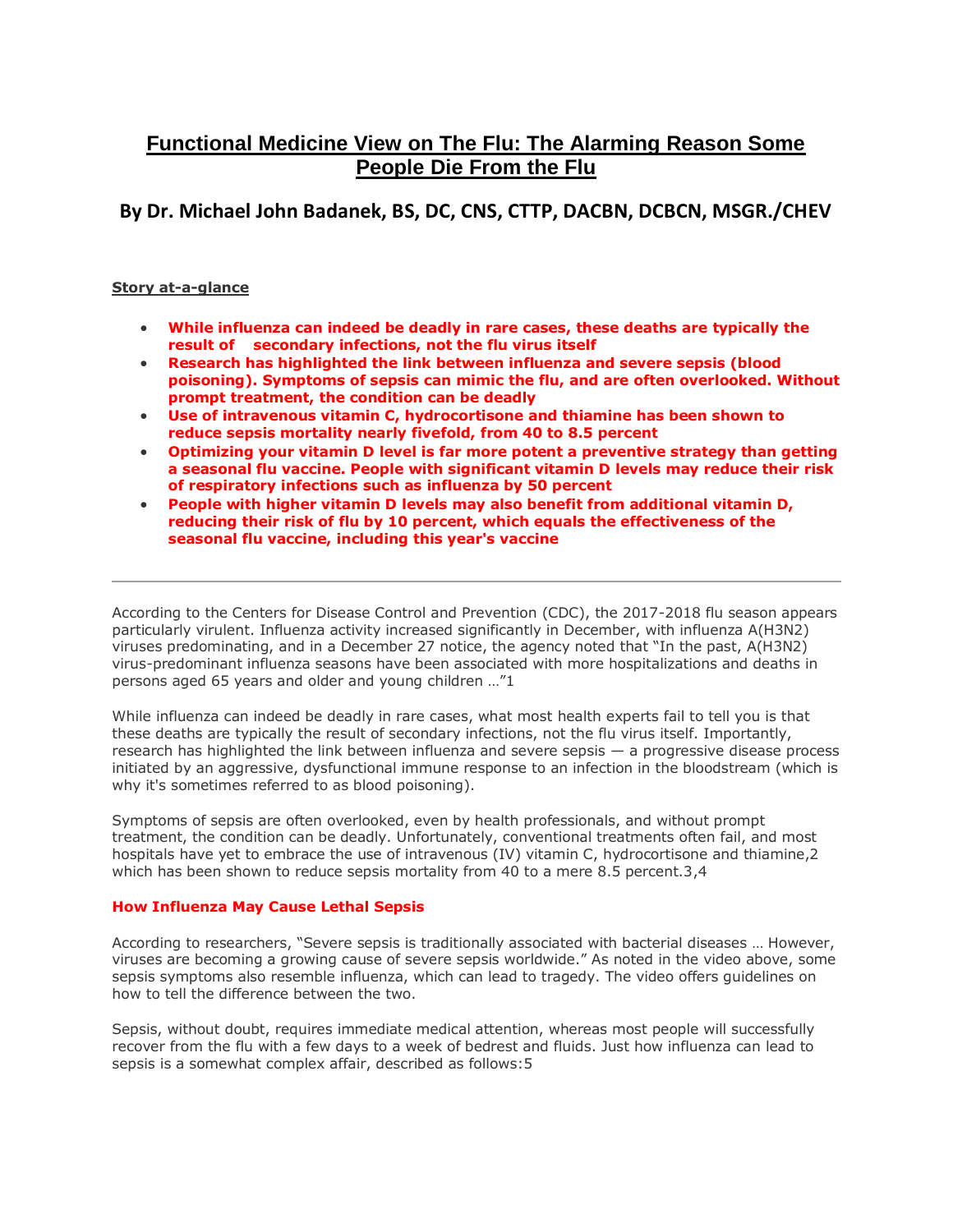*"Regardless of the etiologic agent, the inflammatory response is highly interconnected with infection. In the initial response to an infection, severe sepsis is characterized by a pro-inflammatory state, while a progression to an anti-inflammatory state develops and favors secondary infections …*

*In the predominant pro-inflammatory state, Th1 cells activated by microorganisms increase transcription of pro-inflammatory cytokines such as tumor necrosis factor (TNF-α), interferon-γ (INFγ), and interleukin-2 (IL-2).*

*[C]ytokines … released from endothelial cells and subsequently from macrophages can induce lymphocyte activation and infiltration at the sites of infection and will exert direct antiviral effects. Subsequently, with the shift toward an anti-inflammatory state, activated Th2 cells secrete interleukin-4 (IL-4) and interleukin-10 (IL-10).*

*In certain situations, T cells can become anergic, failing to proliferate and produce cytokines. Type I IFN has a potent anti-influenza virus activity; it induces transcription of several interferon stimulated genes, which in turn restrict viral replication. However, influenza virus developed several mechanisms to evade IFN response …*

*Viral infections such as the influenza virus can also trigger deregulation of the innate immune system with excessive cytokines release and potential harmful consequences. An abnormal immune response to influenza can lead to endothelial damage … deregulation of coagulation, and the consequent alteration of microvascular permeability, tissue edema, and shock."*

### **Signs and Symptoms of Sepsis**

Common signs and symptoms of sepsis to watch out for include:6

- A high fever
- Inability to keep fluids down
- Rapid heartbeat; rapid, shallow breathing and/or shortness of breath
- Lethargy and/or confusion
- Slurred speech, often resembling intoxication

Should a few or all of these be present, seek immediate medical attention to rule out sepsis. Also inform the medical staff that you suspect sepsis, as time is of the essence when it comes to treatment. As noted in the featured video, hydration is of utmost importance, as much of the damage caused by sepsis begins with fluid loss.

### **Preventive Strategies That Can Reduce Your Chances of Influenza, Sepsis and Other Secondary Infections**

Your immune system is your first-line defense against all types of infections, be they bacterial or viral, so the most effective way to avoid coming down with the flu is to bolster your immune function. While conventional health authorities claim getting an annual flu shot is the best way to ward off influenza, the medical literature actually suggests vitamin D optimization may be a far more effective strategy, and the evidence for this goes back at least a decade.

Dr. John Cannell, founder of the Vitamin D Council, was one of the first to introduce the idea that vitamin D deficiency may actually be a causative factor in influenza. His hypothesis7 was initially published in the journal Epidemiology and Infection in 2006.8 It was subsequently followed up with another study published in the Virology Journal in 2008.9

The following year, a large, nationally representative study10 confirmed that people with the lowest vitamin D levels indeed reported having significantly more colds or cases of the flu.

Since then, a number of studies have come to similar conclusions. Most recently, a scientific review11,12 published last year concluded that vitamin D supplementation boosts immunity and cuts rates of cold and flu. In all, 25 randomized controlled trials were included in the review, involving nearly 11,000 individuals from more than a dozen countries. People with significant vitamin D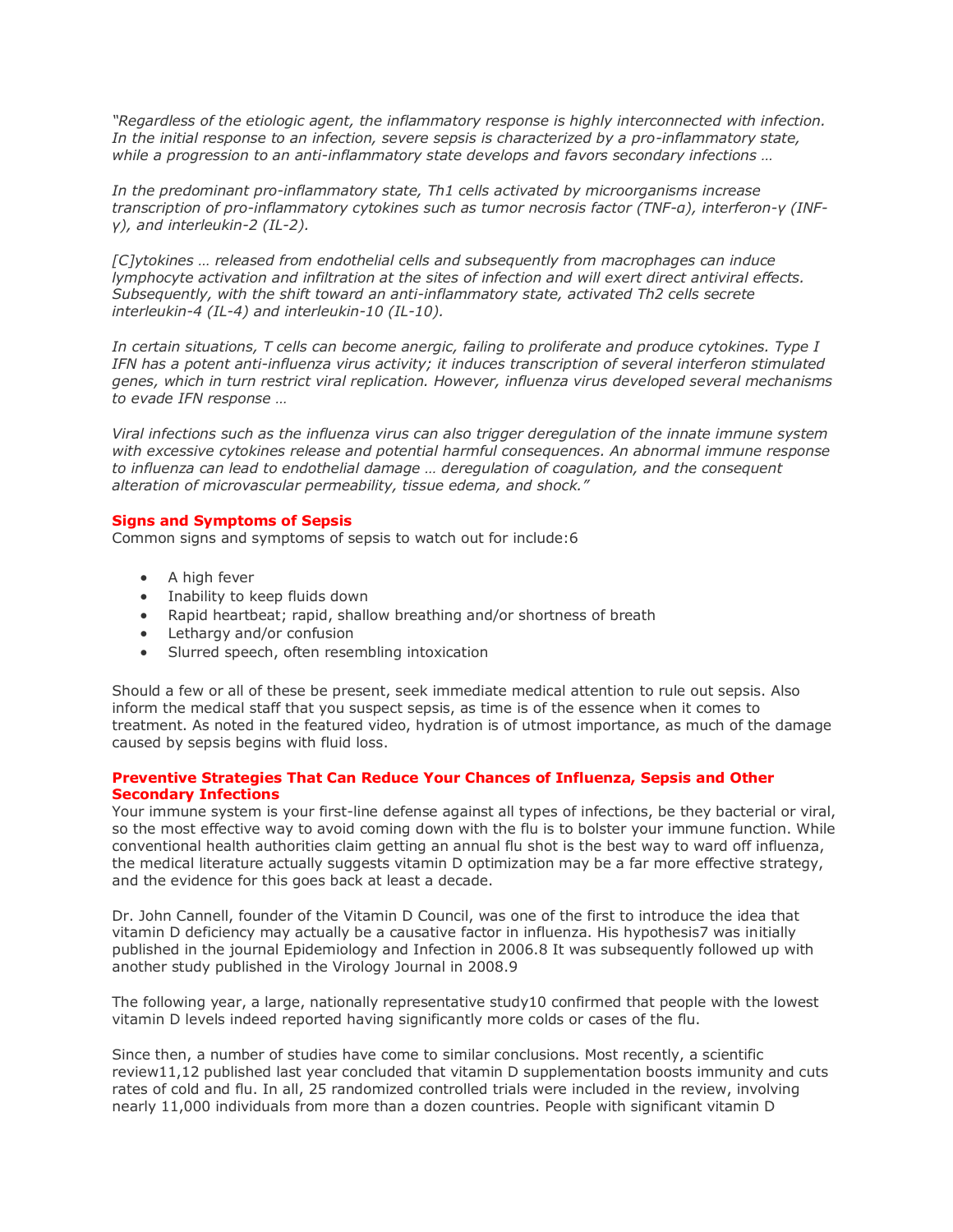deficiency (blood levels below 10 ng/mL), taking a vitamin D supplement reduced their risk of respiratory infections such as influenza by 50 percent.

People with higher vitamin D levels also benefited, although not as greatly. Overall, they reduced their risk by about 10 percent, which the researchers stated was about equal to the effect of flu vaccines. Coincidentally, 10 percent is the effectiveness rate of this year's flu vaccine.13 The take-home message here is that vitamin D supplementation far exceeds the flu vaccine in terms of effectiveness, and the more deficient you are, the greater its protective effects.

Aside from vitamin D, loading up on vitamins B1 and C may go a long way toward keeping you healthy through the flu season and beyond. Influenza has also been successfully treated with high-dose vitamin C.14 Taking zinc lozenges at the first sign of a cold or flu can also be helpful.

Zinc boosts immune function and plays a vital role in activating your body's T cells (white blood cells tasked with destroying infected cells). If you fall victim to frequent bacterial infections or colds, your body might be trying to tell you it needs more zinc.

#### **Be Aware of This Life-Saving IV Protocol**

If you or a loved one succumbs to sepsis, whether caused by influenza or some other infection, please remember that a protocol of IV vitamin C with hydrocortisone and thiamine (vitamin B1) can be lifesaving.15 So, urge your doctor to use it. Chances are, they might not even be aware of it.

This sepsis treatment protocol was developed Dr. Paul Marik, a critical care doctor at Sentara Norfolk General Hospital in East Virginia, and clinical use has proven it to be remarkably effective for the treatment of sepsis, reducing mortality nearly fivefold.

Marik's retrospective before-after clinical study16,17 showed that giving patients IV vitamin C with hydrocortisone and vitamin B1 for two days reduced mortality from 40 percent to 8.5 percent. Of the 50 patients treated, only four died, and all of them died from their underlying disease, not sepsis. Importantly, the treatment has no side effects and is inexpensive, readily available and simple to administer, so you really have nothing to lose by trying it.

The only contraindication is if you are glucose-6-phosphate dehydrogenase (G6PD) deficient (a genetic disorder).18 G6PD is an enzyme your red blood cells need to maintain membrane integrity.

High-dose IV vitamin C is a strong pro-oxidant, and giving a pro-oxidant to a G6PD-deficient individual can cause their red blood cells to rupture, which could have disastrous consequences. Fortunately, G6PC deficiency is relatively uncommon, and can be tested for. People of Mediterranean and African decent are at greater risk of being G6PC deficient. Worldwide, G6PD deficiency is thought to affect 400 million individuals, and in the U.S., an estimated 1 in 10 African-American males have it.19

#### **This Year's Flu Vaccine Is a Poor Match to Circulating Strains**

Sadly, flu deaths are inevitably used to incite fear, and the recommended remedy is annual flu vaccination. As recently reported by lohud.com, an affiliate of the USA Today Network:20

*"Doctors urged New Yorkers to get flu shots as pediatric deaths surfaced recently while a potentially record influenza season approached its peak cycle. The public-health warning comes after authorities in New York and Connecticut reported their first flu-related deaths took the lives of two children …*

*'Influenza is a significant threat to public health, and we are strongly encouraging anyone who has not already gotten the flu vaccine to get one immediately,' said Health Commissioner Dr. Howard Zucker."*

Considering the many studies showing flu vaccines have a dismal success rate even when wellmatched to circulating viral strains, the fact that vaccination continues to be touted as your first-line of defense against influenza suggests this annual campaign is more about generating conformity for profit, opposed to actually improving and protecting public health.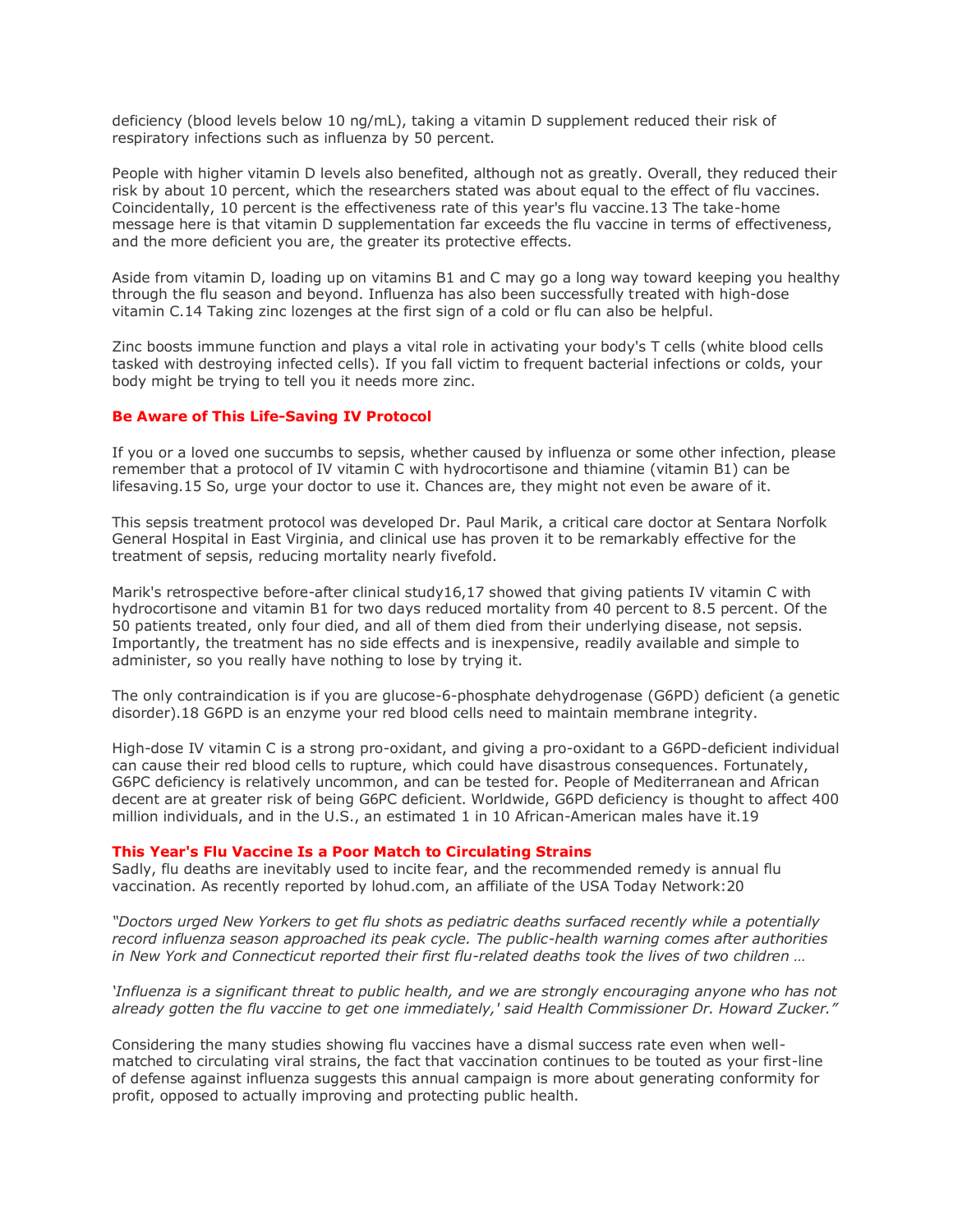In January 2015, U.S. government officials admitted that, in most years, flu shots are  $-$  at best  $-50$ to 60 percent effective at preventing lab confirmed type A or B influenza requiring medical care.21 At the end of that same year, a CDC analysis22 revealed that, between 2005 and 2015, the influenza vaccine was actually less than 50 percent effective more than half of the time.

As mentioned, the 2017/2018 flu vaccine has an effectiveness rating of just 10 percent, due to it being poorly matched, yet the call for flu vaccination remains, while strategies that are 10 times more effective, such as vitamin D3 supplementation, are completely ignored!

#### **Flu Vaccine Likely Raises Your Risk of Illness**

The fact that flu vaccines offer negligible protection against the flu is bad enough, but evidence suggests the vaccine may even make you more susceptible to the disease. For example, Canadian researchers found that annual flu vaccination appears to increase your risk of pandemic illness, and cause more serious bouts of illness.

Data collected from Canada and Hong Kong during 2009-2010 showed that people who received the seasonal flu vaccine in 2008 had twice the risk of getting the H1N1 "swine flu," compared to those who had not received a flu shot.23

A well-publicized ferret study24 confirmed these results. Research25 published in 2011 also warned the seasonal flu vaccine appears to weaken children's immune systems and increases their chances of getting sick from influenza viruses not included in the vaccine. Some health experts claim flu vaccination will help you develop resistance against strains that are not included in the vaccine, but research has actually shown the complete opposite to be true.

When blood samples from healthy, unvaccinated children and children who had received an annual flu shot were compared, the former unvaccinated group had naturally built up more antibodies across a wider variety of influenza strains compared to the latter vaccinated group.26 Flu vaccines are also associated with debilitating and potentially lifelong side effects such as Guillain–Barré syndrome and chronic shoulder injury related to vaccine administration (SIRVA).

But what about the claim that you might contract influenza from your flu shot? There are many anecdotal reports of people developing the worst bout of influenza they've ever had, following a routine flu vaccination, and indeed, a Chinese study27 published in 2012 appears to support such claims, finding that children had a 4.4 higher chance of contracting a viral upper respiratory infection following seasonal flu vaccine administration.

It's also worth noting that double-blind, placebo controlled trials for vaccines are not done. Instead, all a vaccine trial needs to demonstrate in order for the vaccine to be licensed is an antibody response.28

Researchers have also highlighted the influence of bias in studies looking at influenza vaccine effectiveness. As noted in one 2010 study,29 "Forgoing vaccination predicted death in those who had received vaccinations in the previous five years, but it predicted survival in patients who had never before received a vaccination. We conclude that bias is inherent in studies of influenza vaccination and death among elderly patients."

#### **Beware: Tamiflu Can Trigger Psychosis**

Should you or your child come down with the flu and your doctor or pediatrician recommends Tamiflu,30 you should know this antiviral drug has been shown to shorten the duration of flu symptoms by less than 17 hours.31,32 It also does not reduce viral transmission and does not lower your risk of complications from the flu, such as pneumonia.33,34 Scientist have also warned that the risks far outweigh the benefits.35

These risks include convulsions, brain infections, psychosis and other neuropsychiatric problems. Tamiflu made recent headlines after a 6-year-old girl started hallucinating and attempted to jump out a second story window.36 "I don't think the 16 hours of symptom relief from the flu is worth the possible side effects that we went through," the girl's father told ABC7 News.37